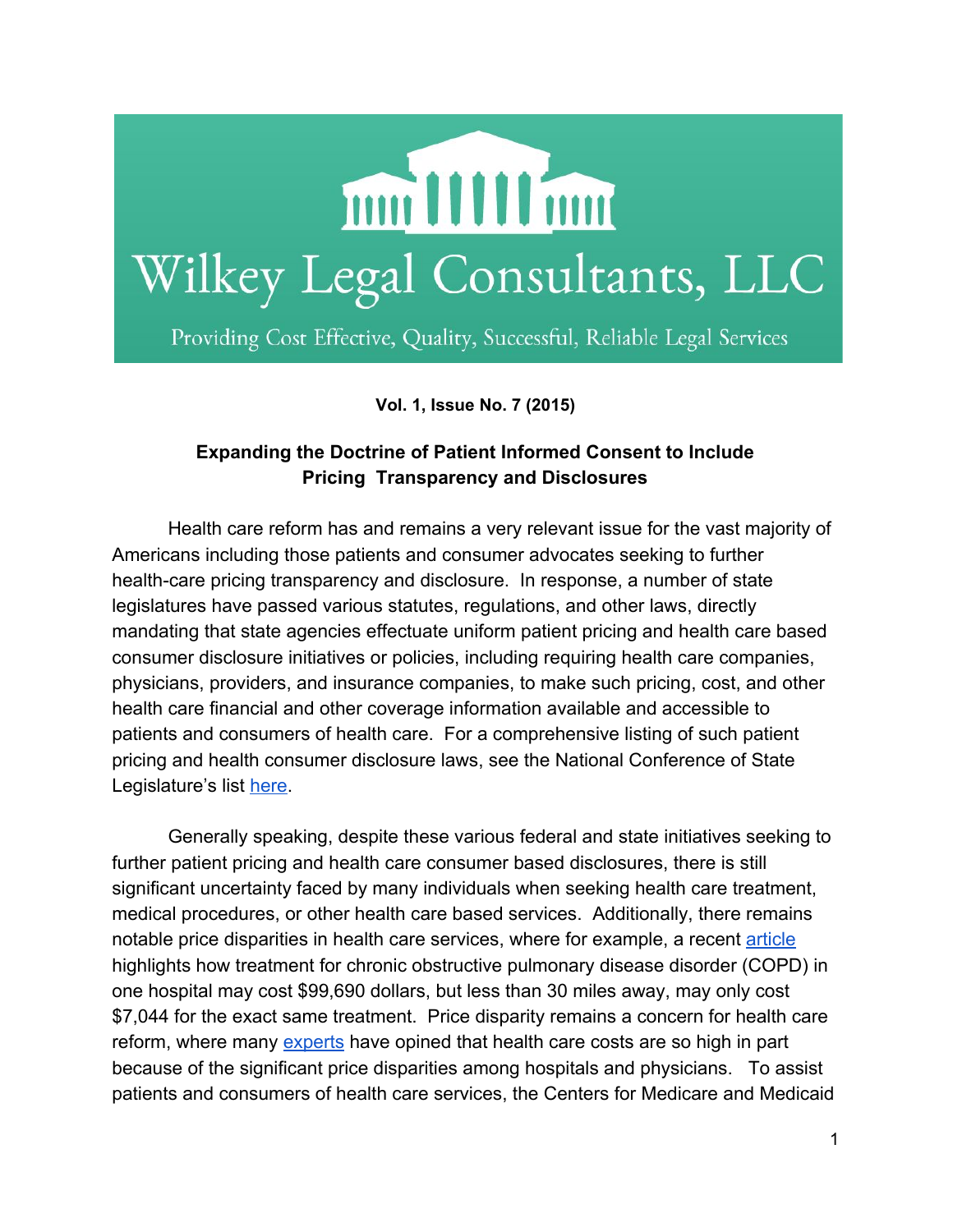Services (CMS) has set up a [database](https://www.cms.gov/apps/physician-fee-schedule/overview.aspx) designed "to provide information on services covered by the Medicare Physician Fee Schedule (MPFS) [and] provides more than 10,000 physician services, the associated relative value units, a fee schedule status indicator and various payment policy indicators needed for payment adjustment."

A consideration that has received less focus, is whether the doctrine of [informed](http://www.templehealth.org/ICTOOLKIT/html/ictoolkitpage1.html) [consent](http://www.templehealth.org/ICTOOLKIT/html/ictoolkitpage1.html) should be expanded to include patient pricing and health-care consumer based financial disclosures. Simply put, informed consent is understood as "the process of communication between a patient and physician [including health care provider] that results in the patient's authorization or agreement to undergo a specific medical intervention." Arguably, issues of cost, pricing, insurance coverage, and other financial considerations are just as relevant if not equally important to patients when weighing particular health care treatments, procedures, and decisions. Still many articulate that seeking health care services or treatment is much [different](http://dukespace.lib.duke.edu/dspace/bitstream/handle/10161/8616/MP_Mortimer.pdf?sequence=1) than buying a home or having a car repaired, where you cannot necessarily provide a good faith estimate where complications and certain unknowns may arise or alternatively, where such pricing information may serve as a disincentive for patients to seek the health care they otherwise desperately need. Regardless, the issue of health-care pricing transparency and disclosure has and remains relevant to the overall health care reform debate.

## **About Us**

Robert N. Wilkey, Esq. is the Principal Attorney of Wilkey Legal Consultants, LLC ("WLC") located in Exton, PA, with over a decade of class action, mass tort, and complex civil litigation, including pharmaceuticals, medical devices, and consumer healthcare related matters, and provides FDA regulatory, consulting, and litigation based services to firms in the area and throughout the country. Mr. Wilkey is involved in various labor reform and whistleblower advocacy related projects involving medical residents for claims and grievances before the Accreditation Council for Graduate Medical Education (ACGME), the effectuation of maximum hour legislation, whistleblower protection and employment based reforms for medical residents and health-care professionals

Mr. Wilkey holds a BA/MPP from Brigham Young University and a JD from the University of Iowa College of Law, and currently provides regulatory, legal, and consultation and litigation services to individuals, corporations, industry, non-profits, school districts, and government entities.